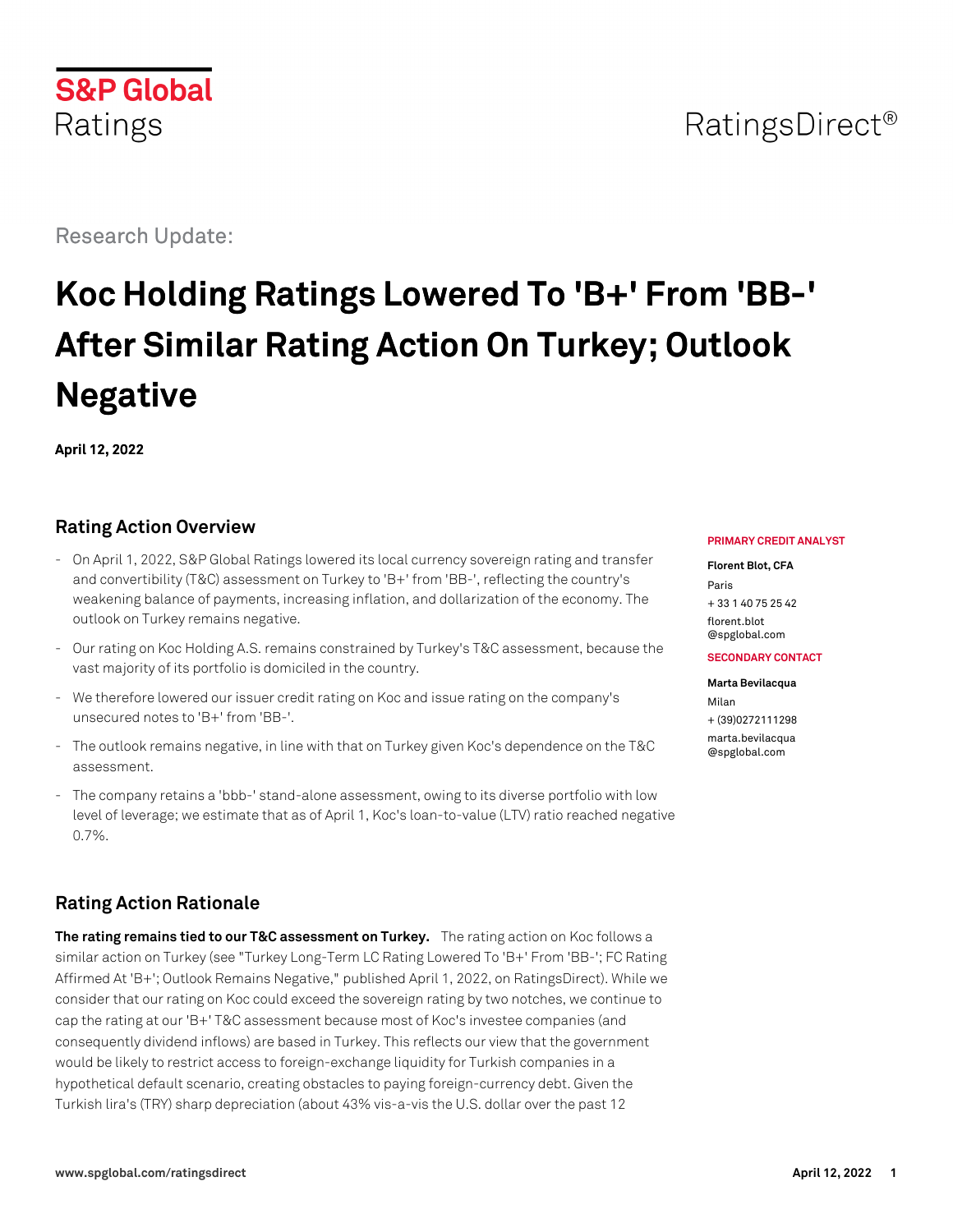months) and increasing inflation, rising balance-of-payments and financial stability risks could materialize over the next 12 months amid the economic fallout from Russia's military intervention in Ukraine, global monetary tightening, and possible policy missteps in the run-up to Turkey's parliamentary and presidential elections in mid-2023. This could notably lead to a lower sovereign rating and T&C assessment on Turkey.

**Defensive treasury management and a sound cash position in hard currency are pivotal to address upcoming debt maturities.** We estimate that as of April 1, 2022, Koc had a net cash position of about TRY1.0 billion (pro forma the TRY3.5 billion purchase of the 18% stake in Yapi Kredi and excluding a TRY3.0 billion additional YKB tier 1 investment), translating into our LTV ratio of negative 0.7%. We estimate that Koc's gross cash as of April 1 reached TRY22.4 billion, with about 80% in hard currency (translating to about \$1.2 billion equivalent, placed with domestic as well as international banks). In our view, this would sustain the company's credit standing in case of a sovereign default under a scenario of further currency devaluation. We anticipate management will remain committed to tightly controlling its treasury management, which is pivotal to ensuring the company's strong liquidity profile as it faces a sizable debt maturity in the next 12 months. Koc's \$750 million unsecured notes are coming due in March 2023 in a scenario of potentially less supportive refinancing conditions for companies domiciled in Turkey. We view the company's estimated cash position in hard currency of about \$1.2 billion as sufficient to absorb this debt obligation in case it would choose not to refinance it. Koc has a second maturity in March 2025 for \$750 million. While the holding doesn't currently have enough cash in hard currency to fully cover this obligation, we expect Koc's conservative financial policy, characterized by moderate dividend payouts and possibly selected asset disposals, to support its cash needs.

**Koc retains a 'bbb-' stand-alone credit profile (SACP), sustained by its defensive leverage and export-driven assets.** Among its investee companies, Ford Otosan, Tofas, and Arcelik (about 50% of the combined portfolio value) derived about 77%, 67%, and 70% of their revenue, respectively, from international sales in 2021, while refinery group Tupras' sales are U.S.-dollar-linked. We believe this diversity will continue to support Koc's dividend inflows in the context of lira depreciation, which also allow Turkey-based production to remain competitive for export markets. Moreover, the company has a long track record of managing its leverage well, maintaining a net cash position over the past seven years (making the LTV negative).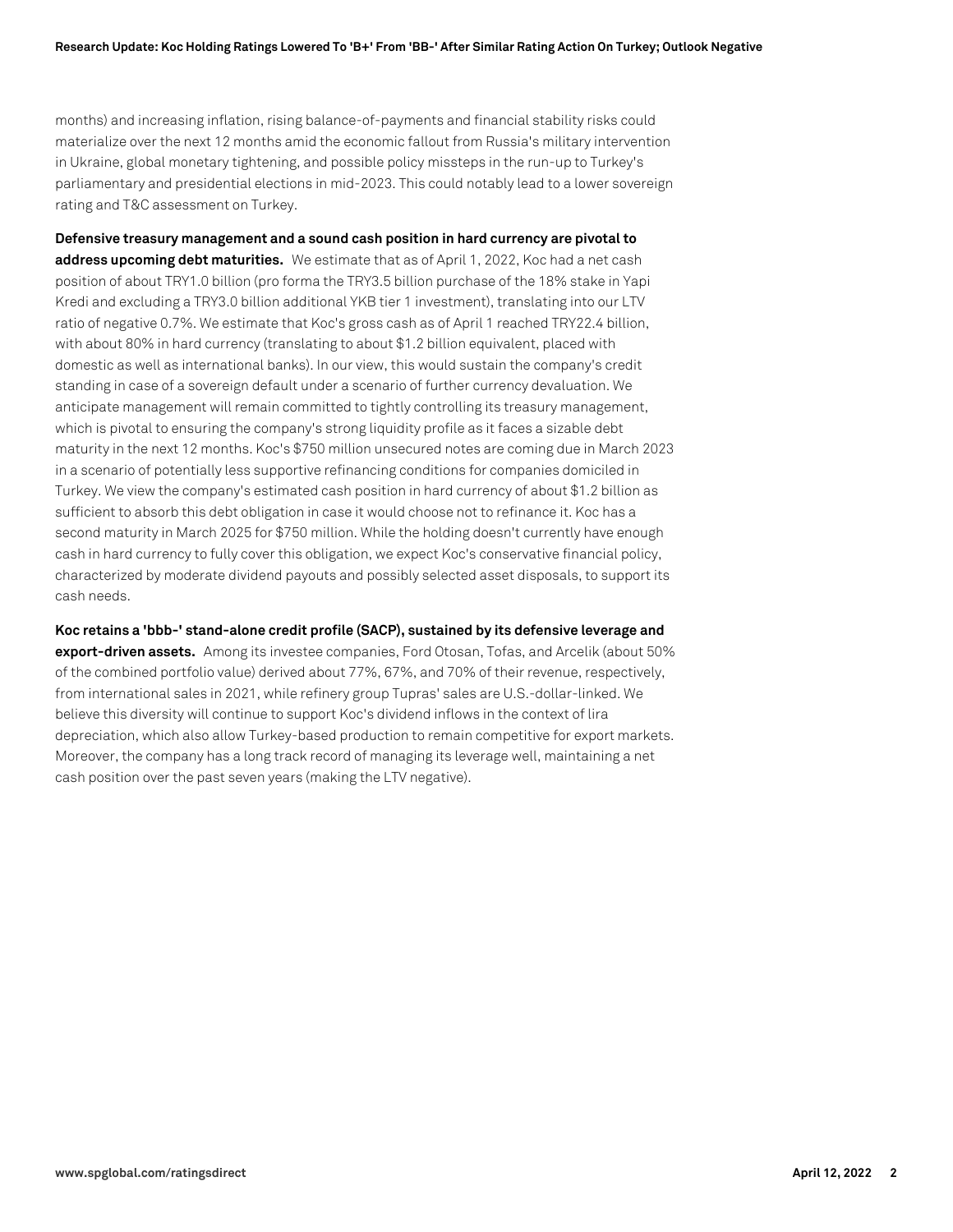

#### Koc Holding Has Maintained A Net Cash Position Since 2014

TRY--Turkish lira. LTV--Loan to value. Source: S&P Global Ratings. Copyright © 2022 by Standard & Poor's Financial Services LLC. All rights reserved.

**Deteriorating credit conditions in Turkey represent a risk for Koc.** This is one of the main risks to the company's SACP. We view the holding company's domestic investments as exposed to further lira depreciation and higher inflation risks. While we continue to assess the average credit quality of Koc's portfolio as well within the 'b' category, a deterioration toward the lower end of the category would likely pressure our SACP assessment. We still anticipate that Koc will receive cash dividends, management fees and interest income of TRY7 billion-TRY8 billion in 2022. At the same time, we see the risk that this income could weaken from a further deterioration in Turkey's economic conditions, affecting the holding company's cash adequacy ratios. In 2021, Koc's cash adequacy ratio stood at 2.6x, and, we still expect it will normalize toward its historical average of around 3.0x this year.

# **Outlook**

The negative outlook is in line with that on Turkey, given Koc's dependence on the T&C assessment. The negative outlook on Turkey reflects rising balance-of-payments and financial stability risks over the next 12 months amid the economic fallout from Russia's military intervention in Ukraine, global monetary tightening, and possible policy missteps in the run-up to Turkey's parliamentary and presidential elections in mid-2023.

#### **Downside scenario**

We could lower our rating on Koc if we lower our T&C assessment on Turkey.

#### **Upside scenario**

We would revise our outlook to stable if we take a similar action on the sovereign.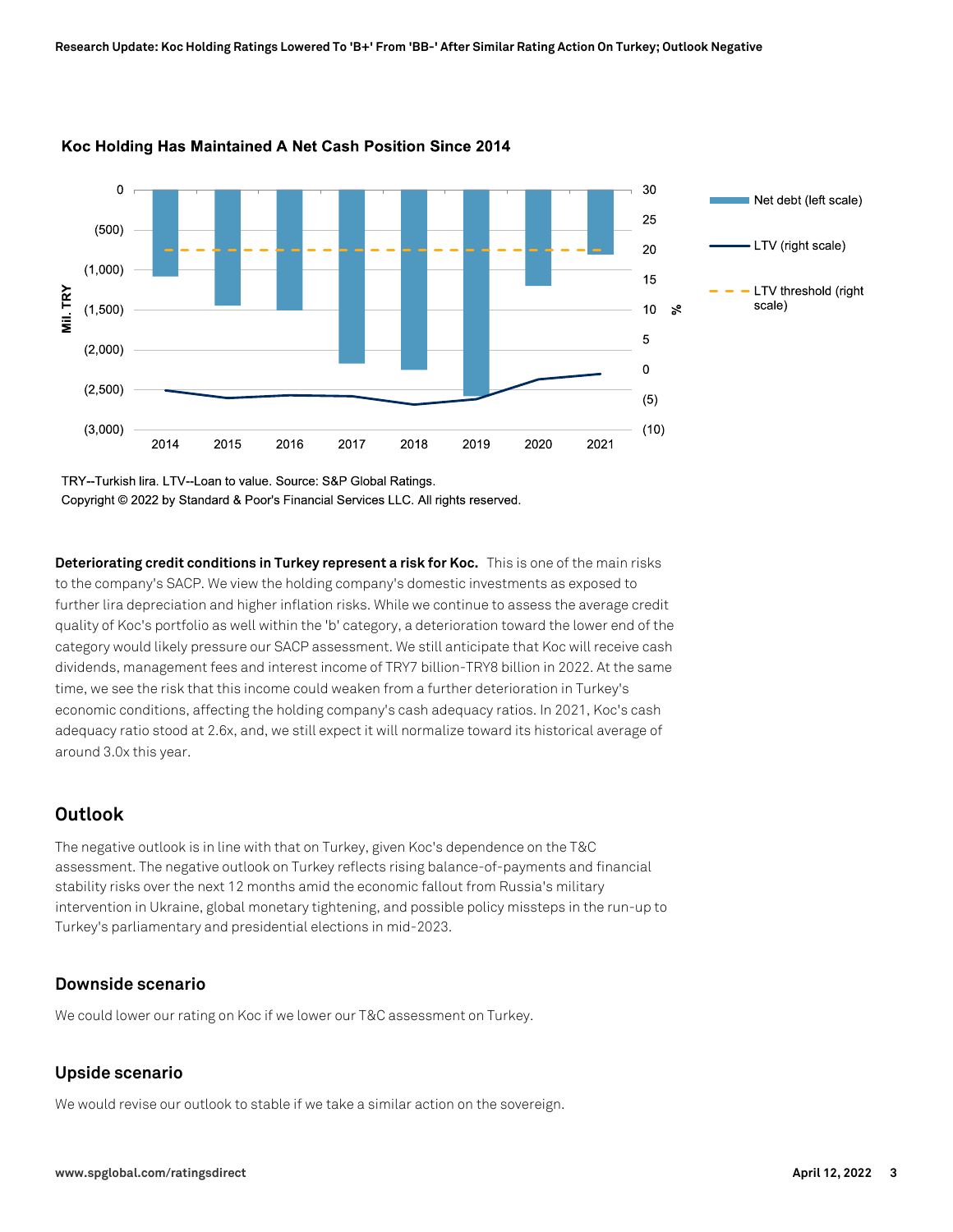#### **Company Description**

Koc began operating in 1926 and has been listed on Borsa Istanbul since 1986. As of April 6, 2022, its market capitalization had reached TRY101.1 billion (\$6.9 billion). The company is closely controlled by the Koc family (64.3%), through direct shares and its collective vehicle Temel Ticaret A.S., which benefits from double voting rights.

Koc controls many listed (directly or indirectly) and unlisted companies operating in diverse sectors. According to our estimate, the holding company's portfolio valuation as of April 1 was TRY146.9 billion, or about \$9.9 billion (our portfolio value excludes net cash and includes the YKB additional tier 1 [AT1] investment). On the same date, Koc's portfolio included assets in the following sectors:

- Autos (47.9% of the portfolio's value as defined above)--Tofas, Ford Otosan and Turk Traktor--joint ventures with Stellantis N.V., Ford Motor Co. and CNH Industrial N.V., respectively--as well as Otokoc and Otokar. Combined revenue rose by 41% to TRY139.0 billion in 2021, from TRY98.3 billion in 2020, on strong export performance (supported by currency tailwinds) and a favorable product mix. The operating margin improved to 13.3% from about 10.4%.
- Energy (19.0% of the portfolio's value)--Tüpras, Aygaz, Opet, and Entek. The segment's combined revenue nearly doubled, to TRY229.6 billion in 2021 from TRY115.8 billion in 2020, supported by a strong rebound in crack margins, domestic demand and inventory gains. The operating margin was 1.5% in 2021, compared with 0.3% in 2020.
- Finance (14.7%)--Yapi ve Kredi Bankasi A.S and KocFinans. Revenue rose by 63% in 2021, reaching TRY73.5 billion from TRY45.2 billion in 2020 on lower net cost of risk and strong fee income. The operating margin increased to 18.3% from 13.9% a year earlier.
- Consumer durables (11.1%)--Arcelik A.S. Combined revenue increased by 63% to TRY76.9 billion in 2021, from TRY47.2 billion in 2020, supported by strong demand, both international and domestic, and contributions from acquisitions. The operating margin dipped to 9.3% in 2021 from 10.7% in 2020, owing to higher raw material prices.
- Other (7.3%).

#### **Our Base-Case Scenario**

#### **Assumptions**

- Conservative and proactive financial policy, through which Koc remains in a net cash position.
- Dividend, management fees, and interest income of TRY7.0 billion-TRY8.0 billion in 2022, compared with TRY4.9 billion in 2021.
- Operating costs of about TRY1.2 billion in 2022, increasing from about TRY1.0 billion in 2021.
- Annual interest expense of about TRY1.3 billion in 2022, compared with TRY0.9 billion in 2021.
- Dividend payment of TRY2.75 billion in 2022, compared with TRY1.8 billion in 2021.
- No major new investments or share buybacks.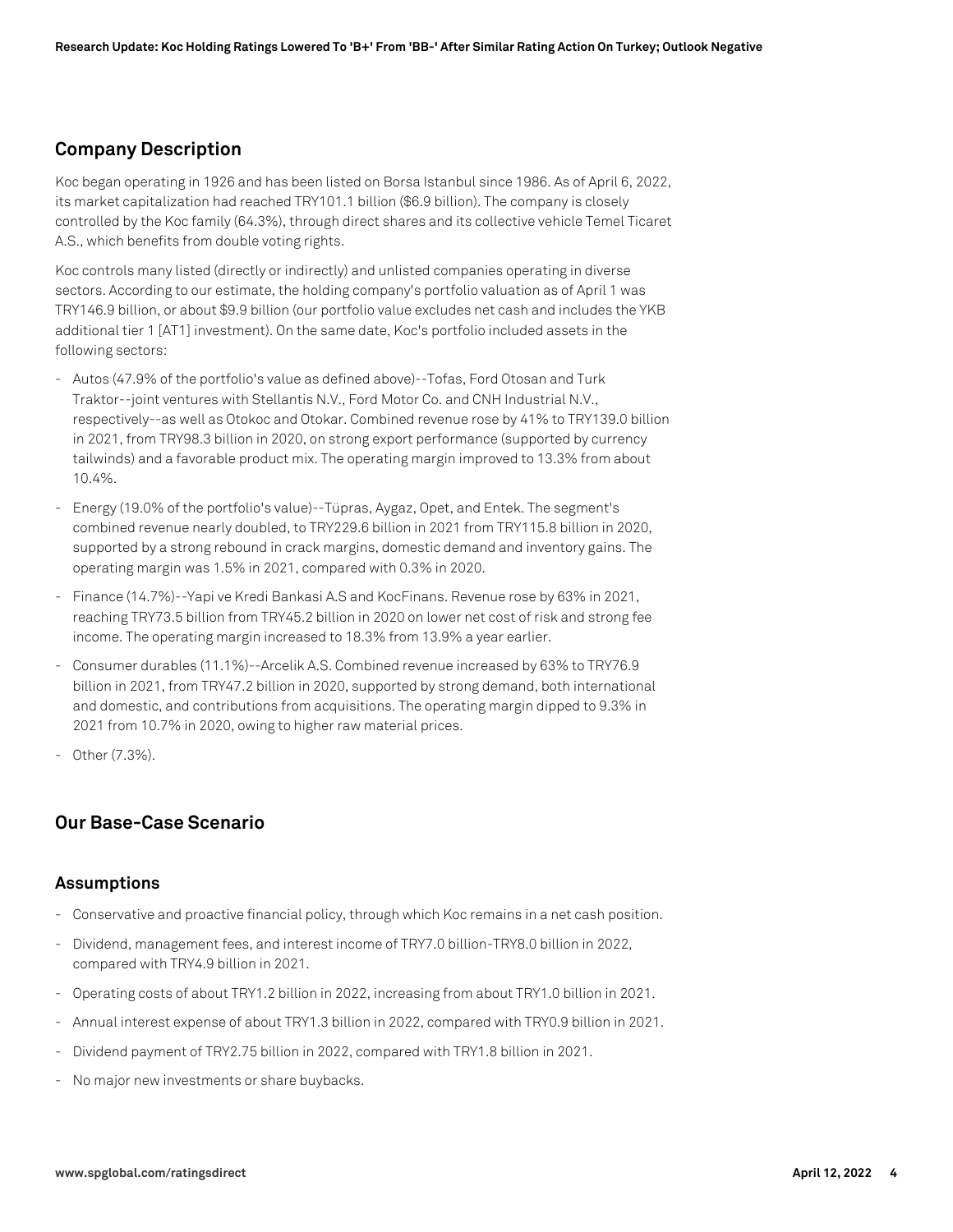#### **Key metrics**

#### **Koc Holding A.S.--Key Metrics\***

|                        | 2019a | 2020a         | 2021a | 2022f          |
|------------------------|-------|---------------|-------|----------------|
| $LTV (\%)$             | (4.9) | (1.6)         |       | (0.7) Negative |
| Cash flow adequacy (x) | 3.5   | $1.5^{\circ}$ | 26.   | $2.5 - 3.5$    |

\*S&P Global Ratings-adjusted. LTV--Loan to value. a--Actual. f--Forecast.

# **Liquidity**

We assess Koc's liquidity as strong and anticipate that sources of funds will exceed uses by 1.7x in the next 12 months. We believe Koc has solid relationships with local and international banks--it is one of the largest investment holding companies in Turkey and has a large portfolio of listed assets on the stock exchange. In our view, Koc's financial risk management is very prudent, including monitoring foreign-exchange exposure. The company also aims to reduce the effect of currency depreciation by taking out loans in currencies that correspond with its revenue and assets. It should be able to service its debt, even without dividend income or asset disposals, due to its strong cash position and long-dated debt maturity profile.

Koc has two bonds outstanding, each \$750 million, due in March 2023 and March 2025. We believe it would likely be able to absorb any high-impact, low-probability events in the near term without additional financing due to its sizable cash position in hard currency (estimated at about \$1.2 billion as of April 1, 2022).

We estimate the following principal liquidity sources for the 12 months started April 2, 2022:

- A cash balance of TRY22.4 billion.
- Dividend, interest income, and management fees of TRY5.0 billion-TRY6.0 billion after our analytical haircut of 30% cash income.

We estimate the following principal liquidity uses for the similar period:

- About TRY11 billion due under the \$750 million bond maturing in March 2023, at current spot exchange rate of 14.7 TRY per U.S. dollar.
- Operating expenses of about TRY1.3 billion.
- Interest expense of about TRY 1.4 billion.
- Dividend payment of TRY2.75 billion.

#### **Environmental, Social, And Governance**

#### **ESG credit indicators: E-3, S-2, G-2**

Environmental factors are a moderately negative consideration in our credit rating analysis of Koc. This is because its portfolio has material stakes in companies exposed to high GHG emissions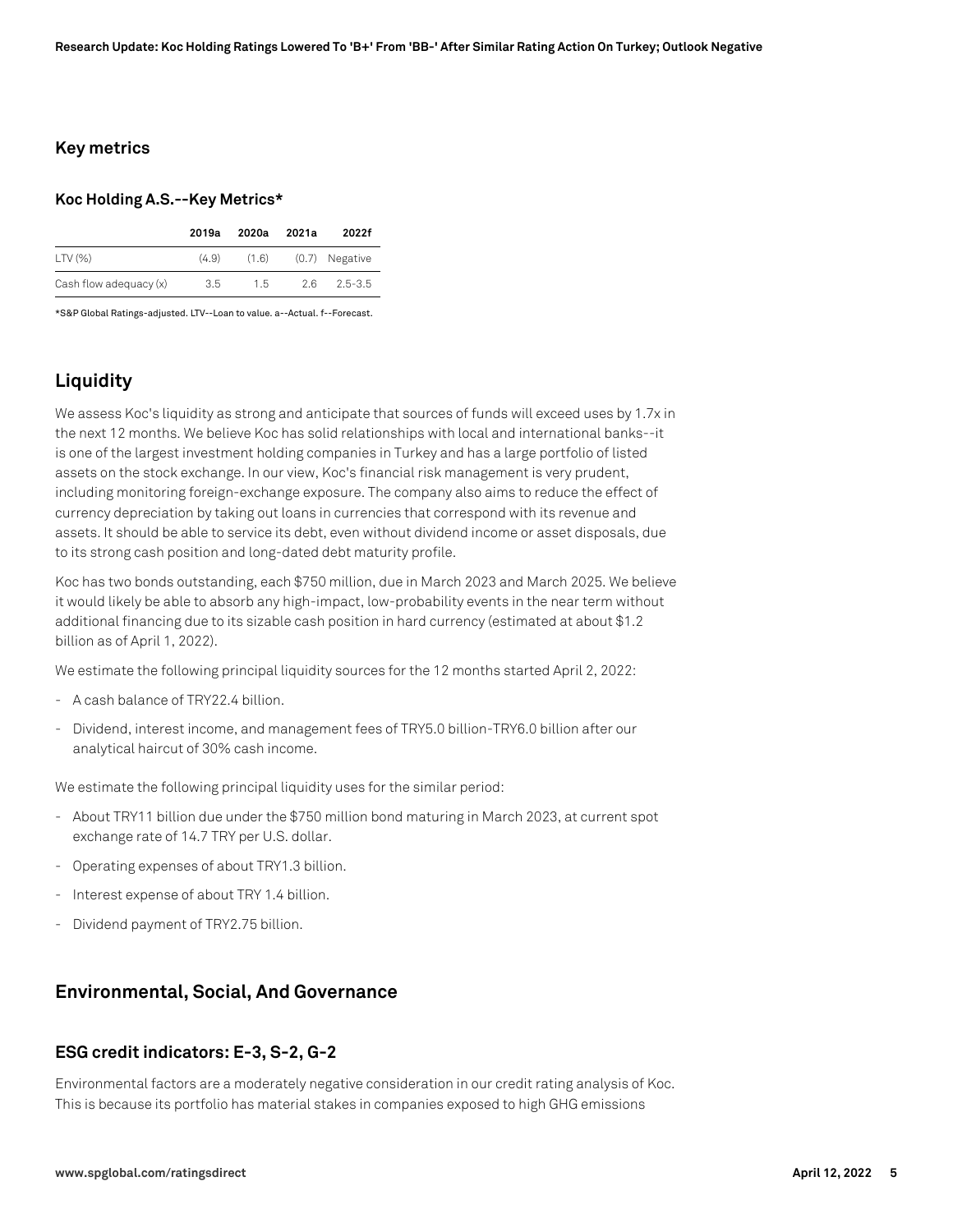such as Ford Otosan, Otokoc, Turk Traktor, Tofas, and Otokar. Also, Koc is exposed to refineries through its stake in Tupras. These assets make up slightly more than 60% of the total portfolio value, with the remainder in less exposed sectors like finance and consumer durables. Koc's governance is exposed to high country risk in Turkey, a negative factor compared with that of other investment holdings in Europe, but we view positively the group's extensive strategic planning process, its track record of delivering on its strategy, and very comprehensive risk-management and performance-monitoring procedures.

#### **Issue Ratings - Subordination Risk Analysis**

#### **Capital structure**

Koc's capital structure comprises about \$1.5 billion of senior unsecured debt issued at the holding company level. We assess the company's financial risk profile as modest.

#### **Analytical conclusions**

The issue rating on Koc's senior unsecured notes is 'B+', in line with the issuer credit rating, because there are no significant elements of subordination risk in the capital structure.

## **Ratings Score Snapshot**

Issuer Credit Rating: B+/Negative/B

Business risk: Fair

- Country risk: High
- Industry risk: Intermediate
- Competitive position: Fair

Financial risk: Modest

- Cash flow/Leverage: Modest

Anchor: bbb-

Modifiers

- Liquidity: Strong (no impact)
- Management and governance: Strong (no impact)
- Comparable rating analysis: Neutral (no impact)

Stand-alone credit profile: bbb-

Sovereign foreign currency rating: B+

- T&C: B+
- Rating above the sovereign methodology: Capped at the level of the T&C assessment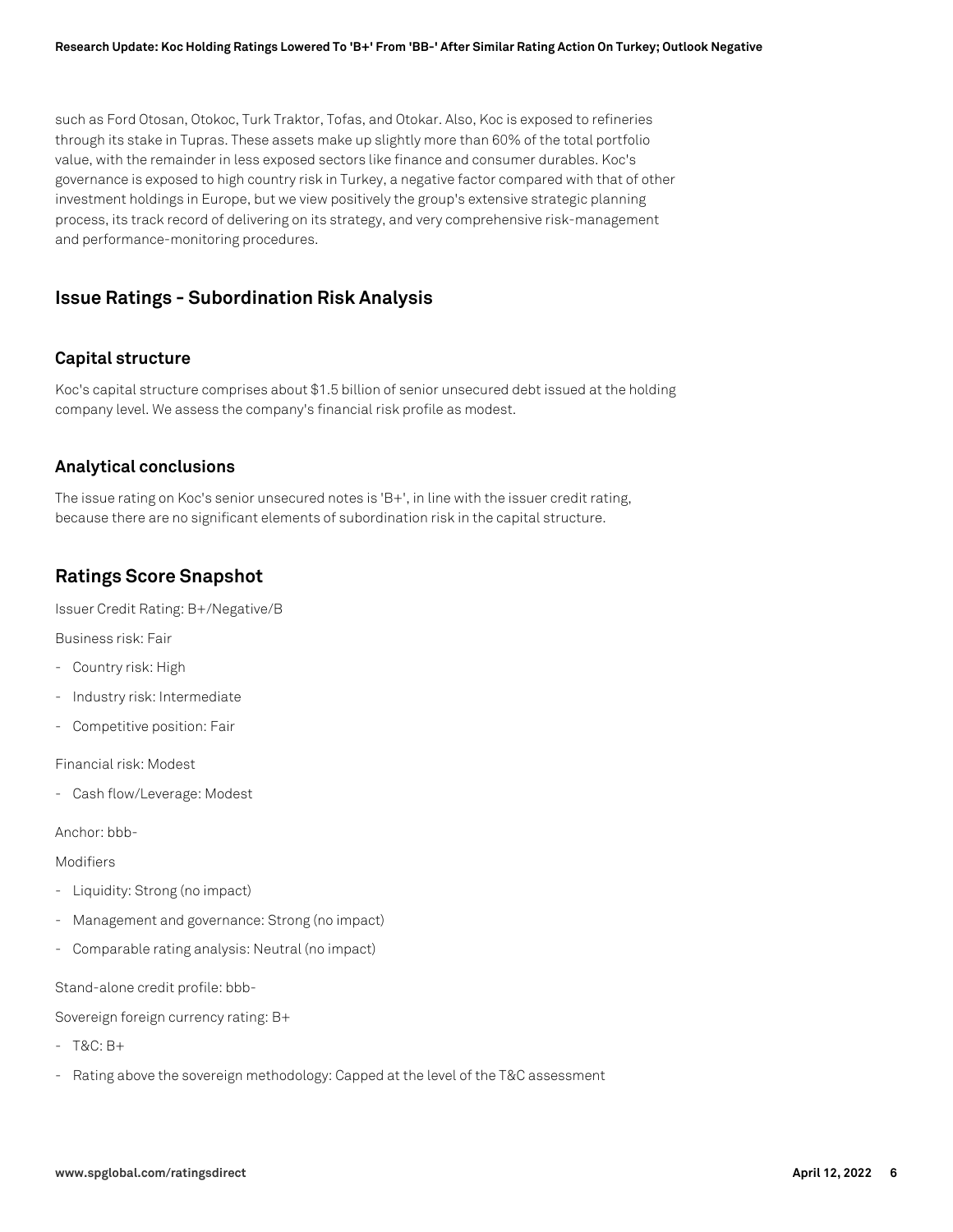## **Related Criteria**

- General Criteria: Environmental, Social, And Governance Principles In Credit Ratings, Oct. 10, 2021
- General Criteria: Group Rating Methodology, July 1, 2019
- Criteria | Corporates | General: Corporate Methodology: Ratios And Adjustments, April 1, 2019
- Criteria | Corporates | General: Reflecting Subordination Risk In Corporate Issue Ratings, March 28, 2018
- General Criteria: Methodology For Linking Long-Term And Short-Term Ratings, April 7, 2017
- Criteria | Corporates | Recovery: Methodology: Jurisdiction Ranking Assessments, Jan. 20, 2016
- Criteria | Corporates | Industrials: Methodology: Investment Holding Companies, Dec. 1, 2015
- Criteria | Corporates | General: Methodology And Assumptions: Liquidity Descriptors For Global Corporate Issuers, Dec. 16, 2014
- General Criteria: Ratings Above The Sovereign--Corporate And Government Ratings: Methodology And Assumptions, Nov. 19, 2013
- Criteria | Corporates | General: Corporate Methodology, Nov. 19, 2013
- General Criteria: Methodology: Industry Risk, Nov. 19, 2013
- General Criteria: Country Risk Assessment Methodology And Assumptions, Nov. 19, 2013
- General Criteria: Methodology: Management And Governance Credit Factors For Corporate Entities, Nov. 13, 2012
- General Criteria: Principles Of Credit Ratings, Feb. 16, 2011
- General Criteria: Stand-Alone Credit Profiles: One Component Of A Rating, Oct. 1, 2010

# **Related Research**

- Turkey Long-Term LC Rating Lowered To 'B+' From 'BB-'; FC Rating Affirmed At 'B+'; Outlook Remains Negative, April 1, 2022
- Global Economic Outlook Q2 2022: No Cause For Complacency As The Russia-Ukraine Conflict Modestly Dents Growth, March 31, 2022
- Economic Outlook EMEA Emerging Markets Q2 2022: Weaker Growth, Higher Inflation, Tighter Financing Conditions, March 28, 2022
- Turkish Domestic Appliance Maker Arcelik Outlook Revised To Negative On Likely Higher Domestic Funding Costs, Dec. 20, 2021
- Koc Holding A.S., March 16, 2021

# **Ratings List**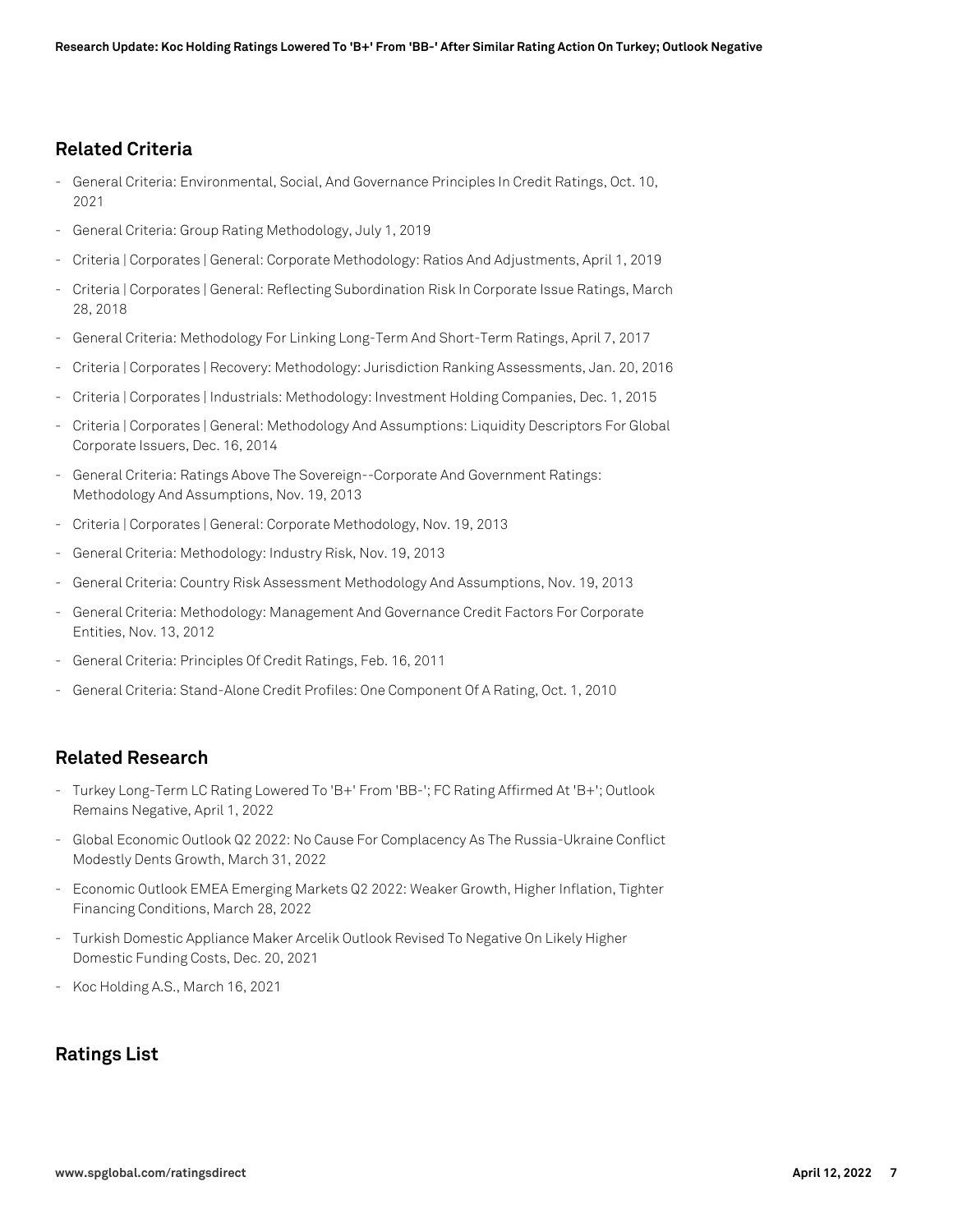#### **Research Update: Koc Holding Ratings Lowered To 'B+' From 'BB-' After Similar Rating Action On Turkey; Outlook Negative**

**Downgraded; Ratings Affirmed**

|                             | Т٥ | <b>From</b>                  |
|-----------------------------|----|------------------------------|
| Koc Holding A.S.            |    |                              |
| <b>Issuer Credit Rating</b> |    | B+/Negative/B BB-/Negative/B |
| Senior Unsecured            | R+ | BB-                          |

Certain terms used in this report, particularly certain adjectives used to express our view on rating relevant factors, have specific meanings ascribed to them in our criteria, and should therefore be read in conjunction with such criteria. Please see Ratings Criteria at www.standardandpoors.com for further information. A description of each of S&P Global Ratings' rating categories is contained in "S&P Global Ratings Definitions" at

https://www.standardandpoors.com/en\_US/web/guest/article/-/view/sourceId/504352 Complete ratings information is available to subscribers of RatingsDirect at www.capitaliq.com. All ratings affected by this rating action can be found on S&P Global Ratings' public website at www.standardandpoors.com. Use the Ratings search box located in the left column. Alternatively, call one of the following S&P Global Ratings numbers: Client Support Europe (44) 20-7176-7176; London Press Office (44) 20-7176-3605; Paris (33) 1-4420-6708; Frankfurt (49) 69-33-999-225; or Stockholm (46) 8-440-5914